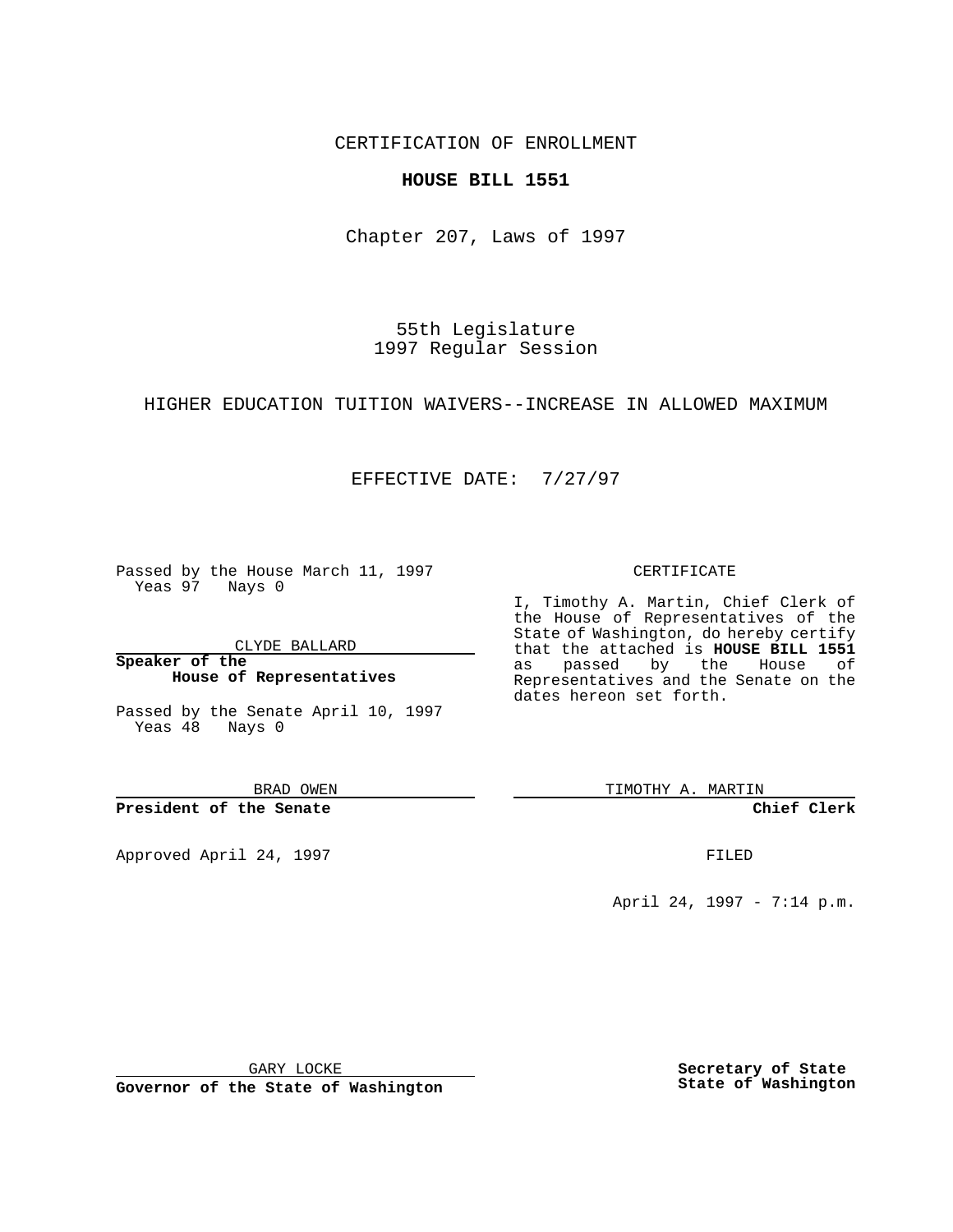# **HOUSE BILL 1551** \_\_\_\_\_\_\_\_\_\_\_\_\_\_\_\_\_\_\_\_\_\_\_\_\_\_\_\_\_\_\_\_\_\_\_\_\_\_\_\_\_\_\_\_\_\_\_

\_\_\_\_\_\_\_\_\_\_\_\_\_\_\_\_\_\_\_\_\_\_\_\_\_\_\_\_\_\_\_\_\_\_\_\_\_\_\_\_\_\_\_\_\_\_\_

Passed Legislature - 1997 Regular Session

#### **State of Washington 55th Legislature 1997 Regular Session**

**By** Representatives Mason, Carlson, Radcliff, Kenney, Cooper, Conway, Costa, Sullivan, Wolfe, Scott, O'Brien and Wood

Read first time 01/30/97. Referred to Committee on Higher Education.

 AN ACT Relating to higher education fiscal flexibility; and amending RCW 28B.15.740.

BE IT ENACTED BY THE LEGISLATURE OF THE STATE OF WASHINGTON:

 **Sec. 1.** RCW 28B.15.740 and 1995 1st sp.s. c 9 s 9 are each amended to read as follows:

 (1) Subject to the limitations of RCW 28B.15.910, the governing boards of the state universities, the regional universities, The Evergreen State College, and the community colleges may waive all or a portion of tuition and fees for needy students who are eligible for resident tuition and fee rates pursuant to RCW 28B.15.012 and 28B.15.013. Subject to the limitations of RCW 28B.15.910, the governing boards of the state universities, the regional universities, The Evergreen State College, and the community colleges may waive all or a portion of tuition and fees for other students at the discretion of the governing boards, except on the basis of participation in intercollegiate athletic programs, not to exceed three-fourths of one percent of gross authorized operating fees revenue under RCW 28B.15.910 for the community colleges considered as a whole and not to exceed